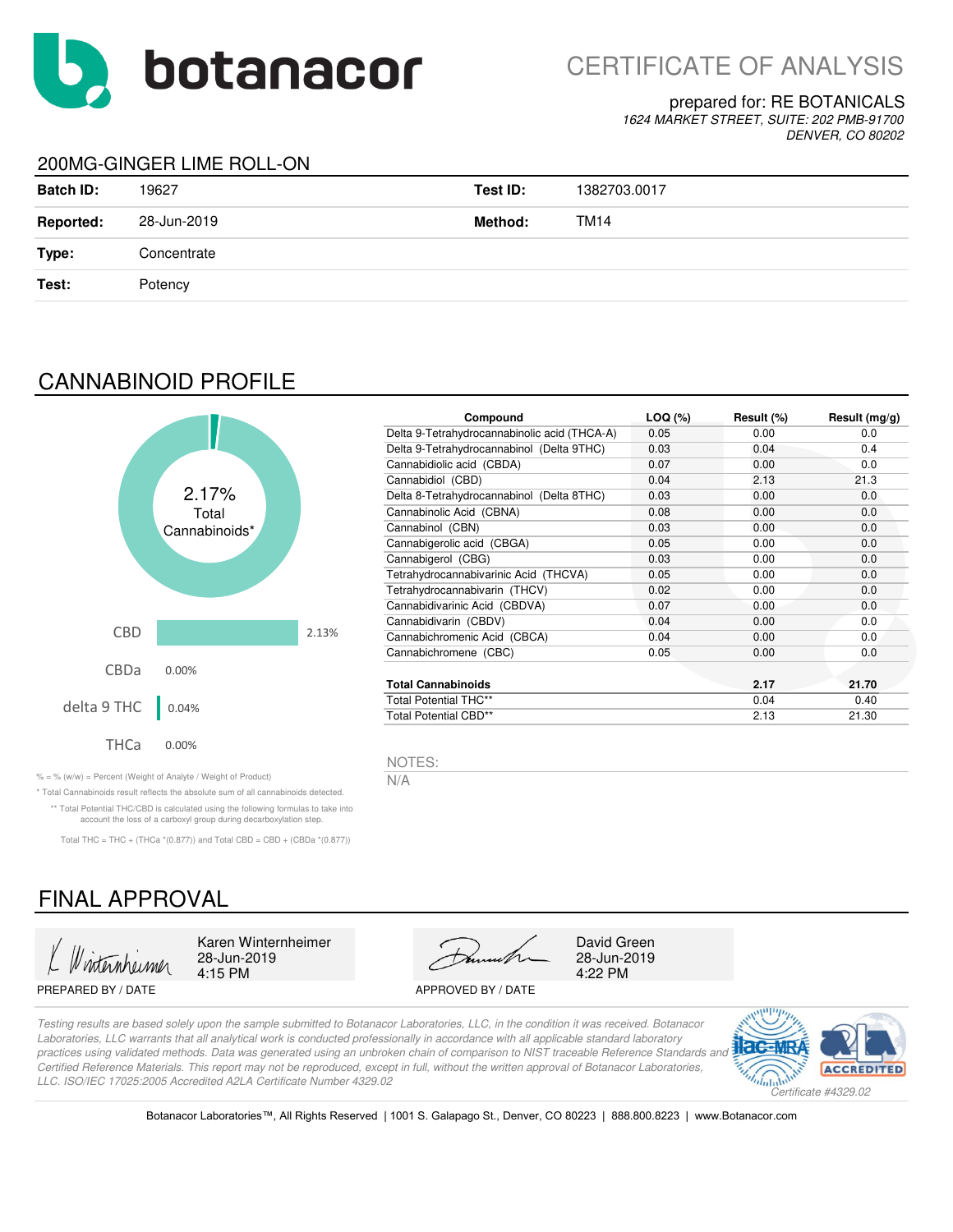

CERTIFICATE OF ANALYSIS

#### prepared for: RE BOTANICALS

*1624 MARKET STREET, SUITE: 202 PMB-91700 DENVER, CO 80202*

### 200mg-Ginger Lime Roll-On

| <b>Batch ID:</b> | 19627                         | Test ID: | 1184126.018                            |
|------------------|-------------------------------|----------|----------------------------------------|
| <b>Reported:</b> | 1-Jul-2019                    | Method:  | Concentrate - Test Methods: TM05, TM06 |
| Type:            | Concentrate                   |          |                                        |
| Test:            | <b>Microbial Contaminants</b> |          |                                        |
|                  |                               |          |                                        |

## MICROBIAL CONTAMINANTS

| Contaminant                    | Result (CFU/g)* |
|--------------------------------|-----------------|
| <b>Total Aerobic Count**</b>   | None Detected   |
| <b>Total Coliforms**</b>       | None Detected   |
| <b>Total Yeast and Molds**</b> | None Detected   |
| E. coli                        | None Detected   |
| <b>Salmonella</b>              | None Detected   |

*\* CFU/g = Colony Forming Unit per Gram*

*\*\* Values recorded in scientific notation, a common microbial practice of expressing numbers that are too large to be conveniently written in decimal form.*

*Examples: 10^2 = 100 CFU 10^3 = 1,000 CFU 10^4 = 10,000 CFU 10^5 = 100,000 CFU*

NOTES:

Free from visual mold, mildew, and foreign matter TYM: None Detected Total Aerobic: None Detected

# FINAL APPROVAL

|                    | Robert Belfon<br>l-Jul-2019<br>3:37 PM | much               | David Green<br>1-Jul-2019<br>3:50 PM |
|--------------------|----------------------------------------|--------------------|--------------------------------------|
| PREPARED BY / DATE |                                        | APPROVED BY / DATE |                                      |

*Testing results are based solely upon the sample submitted to Botanacor Services, LLC, in the condition it was received. Botanacor Services, LLC warrants that all analytical work is conducted professionally in accordance with all applicable standard laboratory practices using validated methods. Data was generated using an unbroken chain of comparison to NIST traceable Reference Standards and Certified Reference Materials. This report may not be reproduced, except in full, without the written approval of Botanacor Services, LLC.*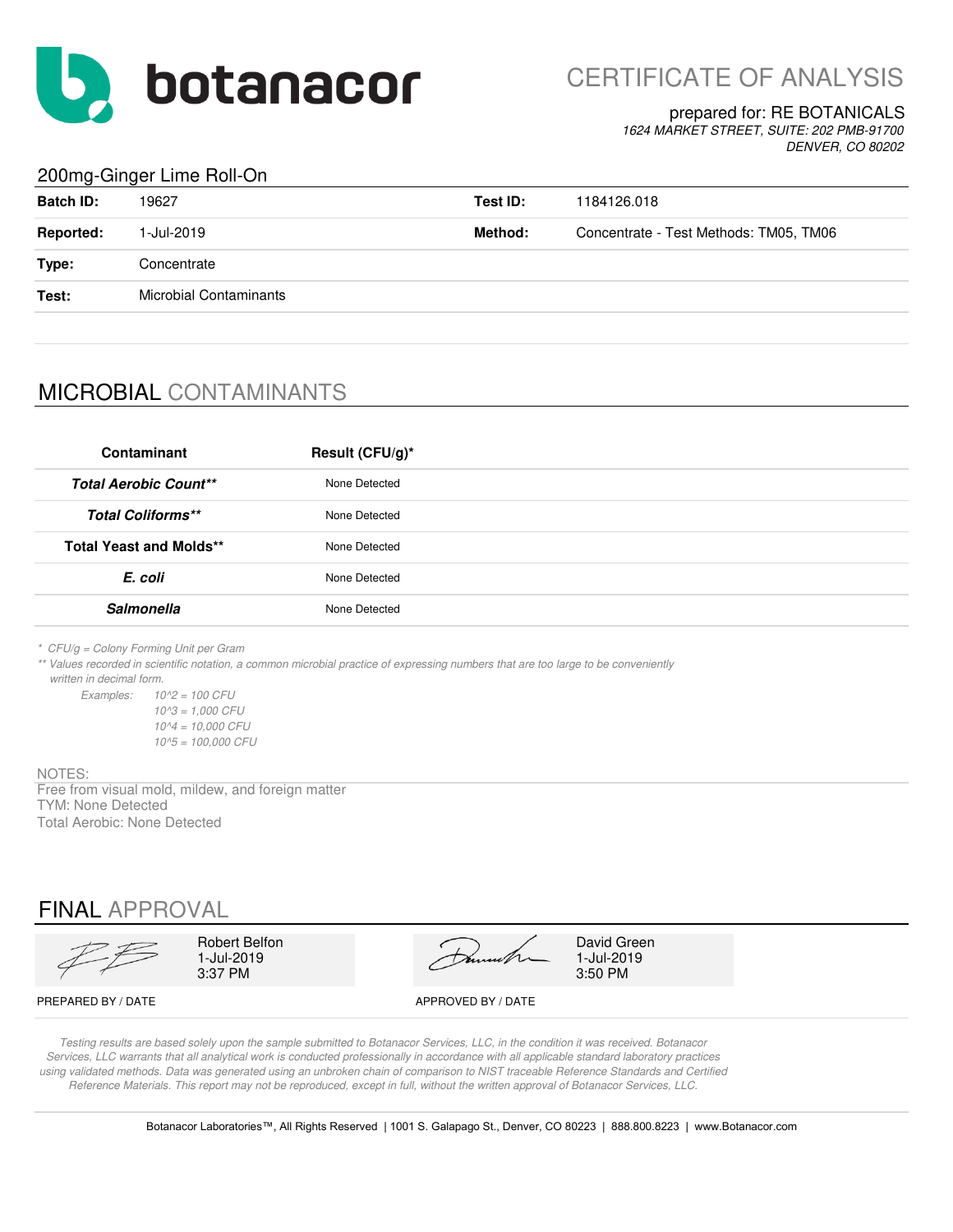

CERTIFICATE OF ANALYSIS

#### prepared for: RE BOTANICALS

*1624 MARKET STREET, SUITE: 202 PMB-91700 DENVER, CO 80202*

### 200mg-Ginger Lime Roll-On

| $\sim$ $\sim$ $\sim$ $\sim$ |                          |          |                  |
|-----------------------------|--------------------------|----------|------------------|
| <b>Batch ID:</b>            | 19627                    | Test ID: | 9315519.021      |
| <b>Reported:</b>            | 3-Jul-2019               | Method:  | TM <sub>04</sub> |
| Type:                       | Concentrate              |          |                  |
| Test:                       | <b>Residual Solvents</b> |          |                  |
|                             |                          |          |                  |

# RESIDUAL SOLVENTS

| Solvent                                 | <b>Reportable Range (ppm)</b> | Result (ppm) |
|-----------------------------------------|-------------------------------|--------------|
| Propane                                 | $100 - 2000$                  | $\pmb{0}$    |
| <b>Butanes</b><br>(Isobutane, n-Butane) | $100 - 2000$                  | $\pmb{0}$    |
| Pentane                                 | $100 - 2000$                  | $\pmb{0}$    |
| Ethanol                                 | $100 - 2000$                  | $\pmb{0}$    |
| Acetone                                 | $100 - 2000$                  | $\pmb{0}$    |
| <b>Isopropyl Alcohol</b>                | $100 - 2000$                  | $\pmb{0}$    |
| Hexane                                  | $6 - 120$                     | $\mathbf 0$  |
| <b>Benzene</b>                          | $0.2 - 4$                     | 0.0          |
| <b>Heptanes</b>                         | $100 - 2000$                  | $\mathbf 0$  |
| <b>Toluene</b>                          | 18 - 360                      | $\mathbf 0$  |
| <b>Xylenes</b><br>(m,p,o-Xylenes)       | 43 - 860                      | $\pmb{0}$    |

#### NOTES:

Free from visual mold, mildew, and foreign matter.

FINAL APPROVAL

Samantha Smoot

Sam Smith 3-Jul-2019 2:03 PM

 $A_7$ 

3-Jul-2019 2:07 PM Greg Zimpfer

#### PREPARED BY / DATE APPROVED BY / DATE

*Testing results are based solely upon the sample submitted to Botanacor Laboratories, LLC, in the condition it was received. Botanacor Laboratories, LLC warrants that all analytical work is conducted professionally in accordance with all applicable standard laboratory practices using validated methods. Data was generated using an unbroken chain of comparison to NIST traceable Reference Standards and Certified Reference Materials. This report may not be reproduced, except in full, without the written approval of Botanacor Laboratories, LLC. ISO/IEC 17025:2005 Accredited A2LA Certificate Number 4329.02*



Botanacor Laboratories™, All Rights Reserved | 1001 S. Galapago St., Denver, CO 80223 | 888.800.8223 | www.Botanacor.com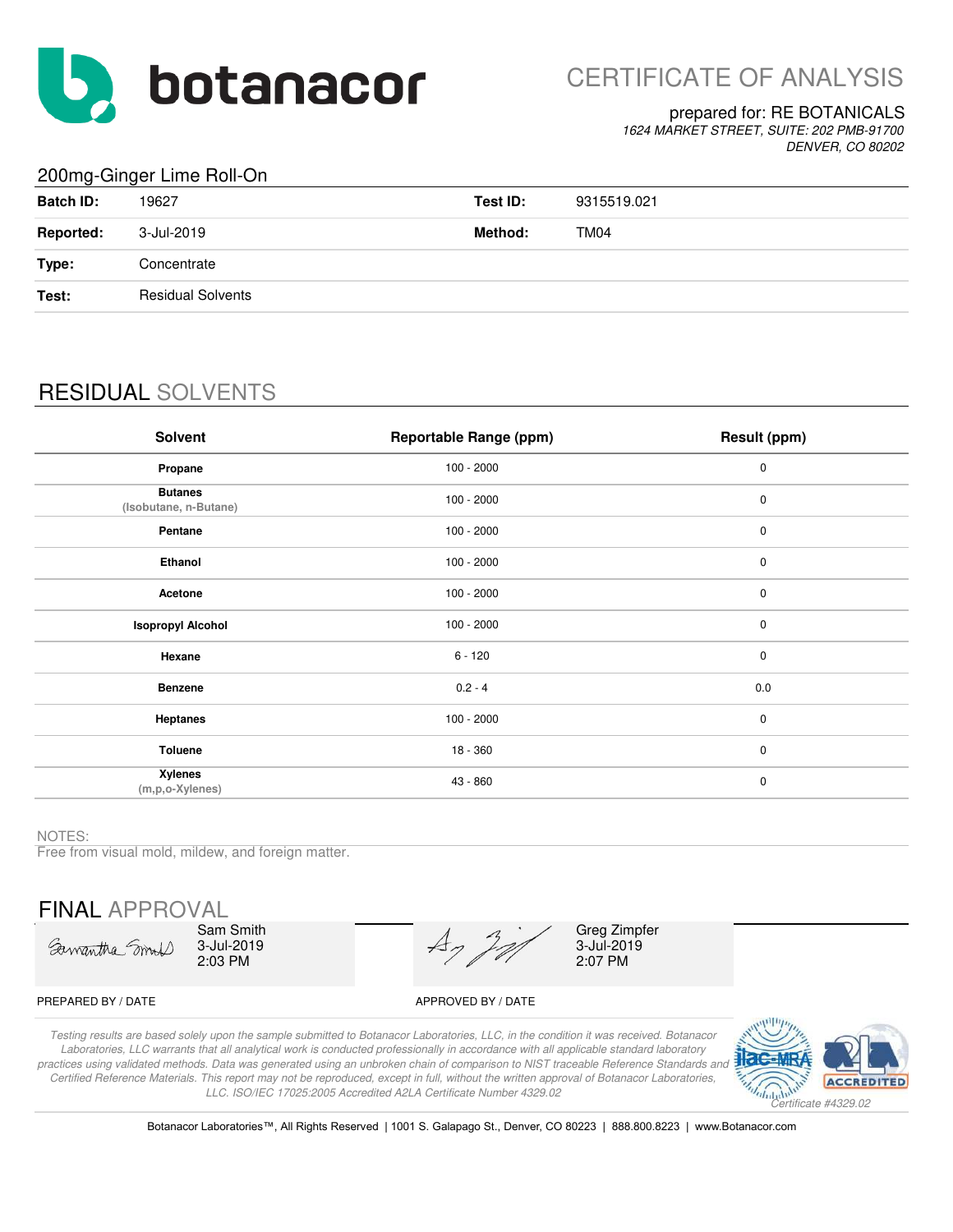

# CERTIFICATE OF ANALYSIS

#### prepared for: RE BOTANICALS

*1624 MARKET STREET, SUITE: 202 PMB-91700 DENVER, CO 80202*

### 200mg-Ginger Lime Roll-On

| <b>Batch ID:</b> | 19627       | Test ID: | 1418409.0018 |
|------------------|-------------|----------|--------------|
| <b>Reported:</b> | 3-Jul-2019  | Method:  | TM10         |
| Type:            | Concentrate |          |              |
| Test:            | Terpenes    |          |              |
|                  |             |          |              |

## TERPENE PROFILE



PREPARED BY / DATE APPROVED BY / DATE

*Testing results are based solely upon the sample submitted to Botanacor Laboratories, LLC. Botanacor Laboratories, LLC warrants that all analytical work is conducted professionally in accordance with all applicable standard laboratory practices using validated methods. Data was generated using an unbroken chain of comparison to NIST*  traceable Reference Standards and Certified Reference Materials. This report may not be reproduced, except in full, without the written approval of Botanacor Laboratories, *LLC. ISO/IEC 17025:2005 Accredited A2LA Certificate Number 4329.02*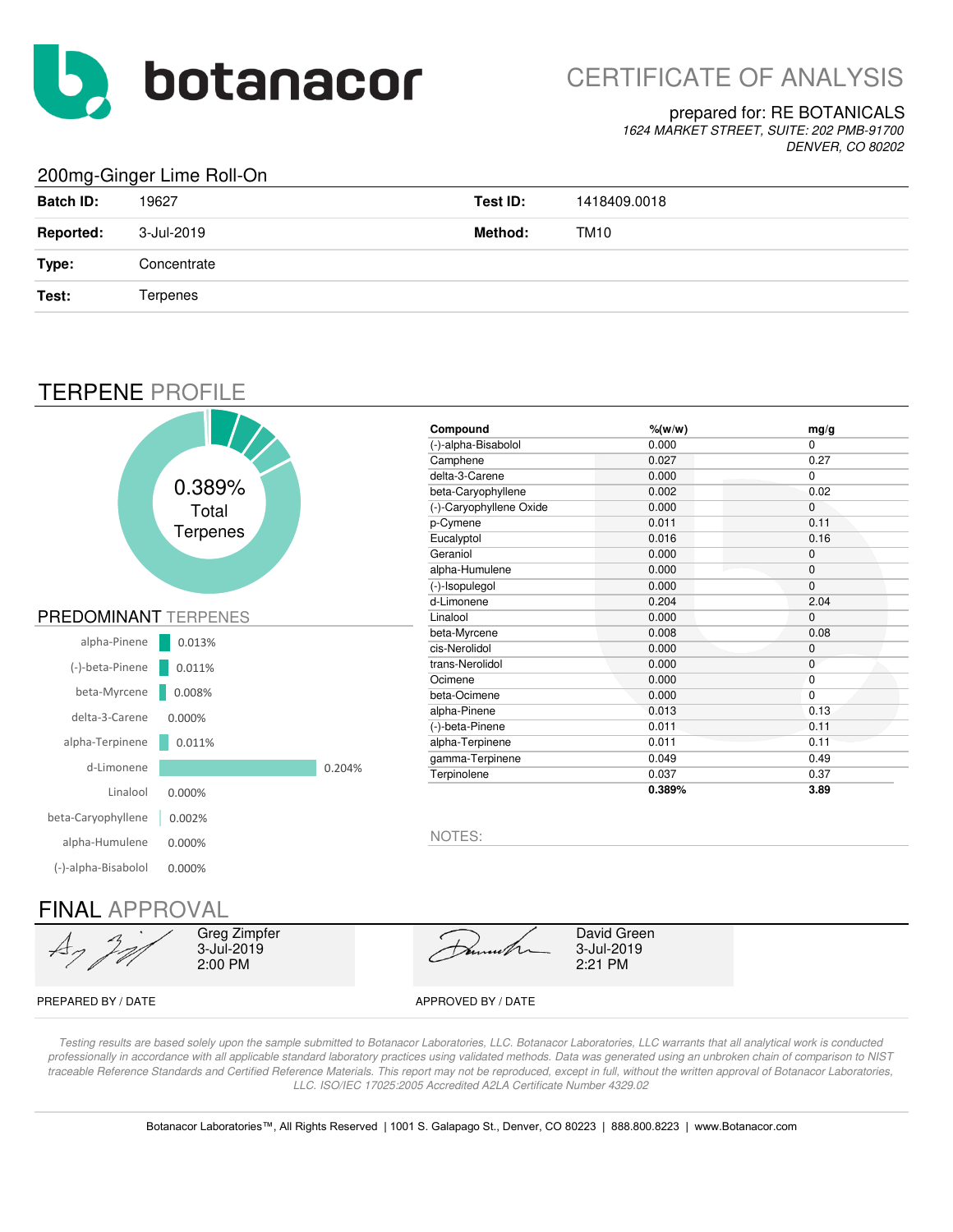

# RE BOTANICALS, INC.

| <b>Sample Name:</b>              | <b>RELIEF BODY OIL GINGER LIME</b>                       | <b>Eurofins Sample:</b>  | 8670500                       |
|----------------------------------|----------------------------------------------------------|--------------------------|-------------------------------|
| <b>Project ID</b>                | RE_BOTANIC-20190725-0008                                 | <b>Receipt Date</b>      | 24-Jul-2019                   |
| <b>PO Number</b>                 | <b>CVD</b>                                               | <b>Receipt Condition</b> | Ambient temperature           |
| <b>Lot Number</b>                | 19627                                                    | <b>Login Date</b>        | 25-Jul-2019                   |
| <b>Sample Serving Size</b>       |                                                          | <b>Date Started</b>      | 25-Jul-2019                   |
| <b>Analysis</b>                  |                                                          |                          | <b>Result</b>                 |
| <b>Metals Analysis by ICP-MS</b> |                                                          |                          |                               |
| Arsenic                          |                                                          |                          | <0.0730 ppm                   |
| Cadmium                          |                                                          |                          | <0.0182 ppm                   |
| Lead                             |                                                          |                          | <0.0182 ppm                   |
| Mercury                          |                                                          |                          | <0.00912 ppm                  |
|                                  | Multi-Residue Analysis for hemp products - 60+ compounds |                          |                               |
|                                  | Matrix Type - To Determine Limit of Quantification (LOQ) |                          | <b>High-Fat Food Matrices</b> |
| Abamectin                        |                                                          |                          | <0.05 mg/kg                   |
| Aldicarb                         |                                                          |                          | <0.05 mg/kg                   |
| Aldicarb sulfone (Aldoxycarb)    |                                                          |                          | <0.05 mg/kg                   |
| Aldicarb sulfoxide               |                                                          |                          | <0.05 mg/kg                   |
| Azoxystrobin                     |                                                          |                          | <0.05 mg/kg                   |
| <b>Bifenazate</b>                |                                                          |                          | <0.05 mg/kg                   |
| <b>Bifenthrin</b>                |                                                          |                          | <0.05 mg/kg                   |
| Carbaryl                         |                                                          |                          | <0.05 mg/kg                   |
| Carbofuran                       |                                                          |                          | <0.05 mg/kg                   |
| Carbofuran-3-hydroxy-            |                                                          |                          | <0.05 mg/kg                   |
| Chlorantraniliprole              |                                                          |                          | <0.05 mg/kg                   |
| Chlordane, cis-                  |                                                          |                          | <0.05 mg/kg                   |
| Chlordane, trans-                |                                                          |                          | <0.05 mg/kg                   |
| Chlorfenapyr                     |                                                          |                          | <0.05 mg/kg                   |
| Chlorpyrifos                     |                                                          |                          | <0.05 mg/kg                   |
| Coumaphos                        |                                                          |                          | <0.05 mg/kg                   |
| Cyfluthrin                       |                                                          |                          | <0.05 mg/kg                   |
| Cypermethrin                     |                                                          |                          | <0.05 mg/kg                   |
|                                  | Cyproconazole (2 diastereoisomers)                       |                          | <0.05 mg/kg                   |
| Cyprodinil                       |                                                          |                          | <0.05 mg/kg                   |
| Dichlorvos                       |                                                          |                          | <0.05 mg/kg                   |
| Diclobutrazol                    |                                                          |                          | <0.05 mg/kg                   |
| Dipropetryn                      |                                                          |                          | <0.05 mg/kg                   |
| Disulfoton                       |                                                          |                          | <0.05 mg/kg                   |

Printed: 02-Aug-2019 3:52 pm Page 1 of 4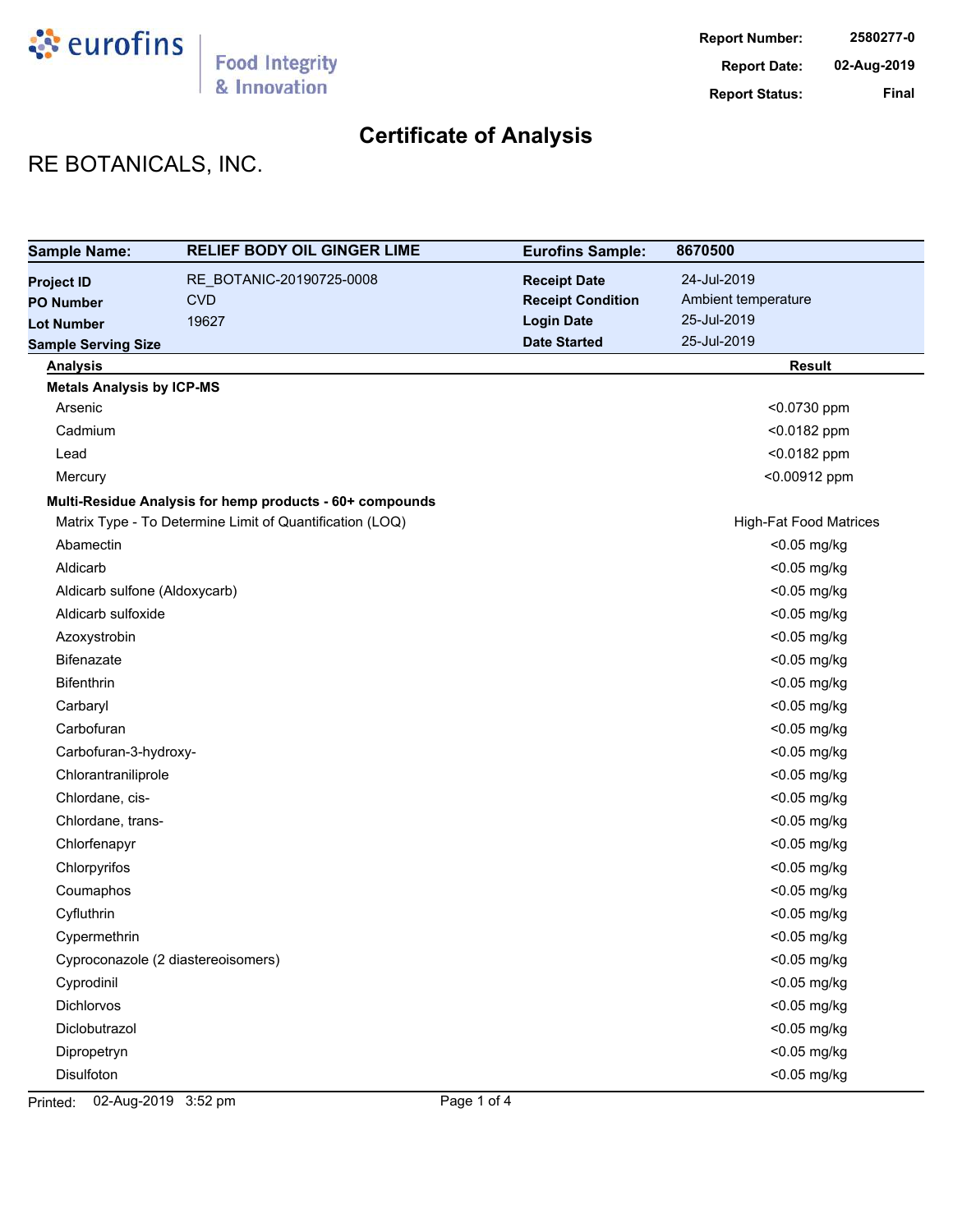

# RE BOTANICALS, INC.

| <b>Sample Name:</b>            | <b>RELIEF BODY OIL GINGER LIME</b>                       | <b>Eurofins Sample:</b>  | 8670500             |
|--------------------------------|----------------------------------------------------------|--------------------------|---------------------|
| <b>Project ID</b>              | RE BOTANIC-20190725-0008                                 | <b>Receipt Date</b>      | 24-Jul-2019         |
| <b>PO Number</b>               | <b>CVD</b>                                               | <b>Receipt Condition</b> | Ambient temperature |
| <b>Lot Number</b>              | 19627                                                    | <b>Login Date</b>        | 25-Jul-2019         |
| <b>Sample Serving Size</b>     |                                                          | <b>Date Started</b>      | 25-Jul-2019         |
| <b>Analysis</b>                |                                                          |                          | <b>Result</b>       |
|                                | Multi-Residue Analysis for hemp products - 60+ compounds |                          |                     |
| Endosulfan I (alpha-isomer)    |                                                          |                          | <0.05 mg/kg         |
| Endosulfan II (beta-isomer)    |                                                          |                          | <0.05 mg/kg         |
| Endosulfan sulfate             |                                                          |                          | <0.05 mg/kg         |
| Epoxiconazole                  |                                                          |                          | <0.05 mg/kg         |
| Ethiofencarb                   |                                                          |                          | <0.05 mg/kg         |
| Etofenprox                     |                                                          |                          | <0.05 mg/kg         |
| Etoxazole                      |                                                          |                          | <0.05 mg/kg         |
| Fenoxycarb                     |                                                          |                          | <0.05 mg/kg         |
| Fenpropathrin                  |                                                          |                          | <0.05 mg/kg         |
|                                | Fenvalerate/Esfenvalerate (sum of isomers)               |                          | <0.05 mg/kg         |
| Fipronil                       |                                                          |                          | <0.05 mg/kg         |
| Fipronil desulfinyl            |                                                          |                          | <0.05 mg/kg         |
| Fipronil sulfone               |                                                          |                          | <0.05 mg/kg         |
| Imazalil                       |                                                          |                          | <0.05 mg/kg         |
| Imidacloprid                   |                                                          |                          | <0.05 mg/kg         |
| Malathion                      |                                                          |                          | <0.05 mg/kg         |
| Methiocarb                     |                                                          |                          | <0.05 mg/kg         |
| Methiocarb sulfone             |                                                          |                          | <0.05 mg/kg         |
| Methiocarb sulfoxide           |                                                          |                          | <0.05 mg/kg         |
| Methomyl                       |                                                          |                          | <0.05 mg/kg         |
| Metolachlor                    |                                                          |                          | <0.05 mg/kg         |
| Mevinphos (E- and Z-isomers)   |                                                          |                          | <0.05 mg/kg         |
| Myclobutanil                   |                                                          |                          | <0.05 mg/kg         |
| Naled (Dibrom)                 |                                                          |                          | <0.05 mg/kg         |
| Paclobutrazol                  |                                                          |                          | <0.05 mg/kg         |
| Permethrin (sum of isomers)    |                                                          |                          | <0.05 mg/kg         |
| Propoxur                       |                                                          |                          | <0.05 mg/kg         |
| Pyrethrum (total)              |                                                          |                          | <0.50 mg/kg         |
| Spinetoram (spinosyns J and L) |                                                          |                          | $<$ 0.05 mg/kg      |
| Spinosad (spinosyns A and D)   |                                                          |                          | <0.05 mg/kg         |

Printed: 02-Aug-2019 3:52 pm Page 2 of 4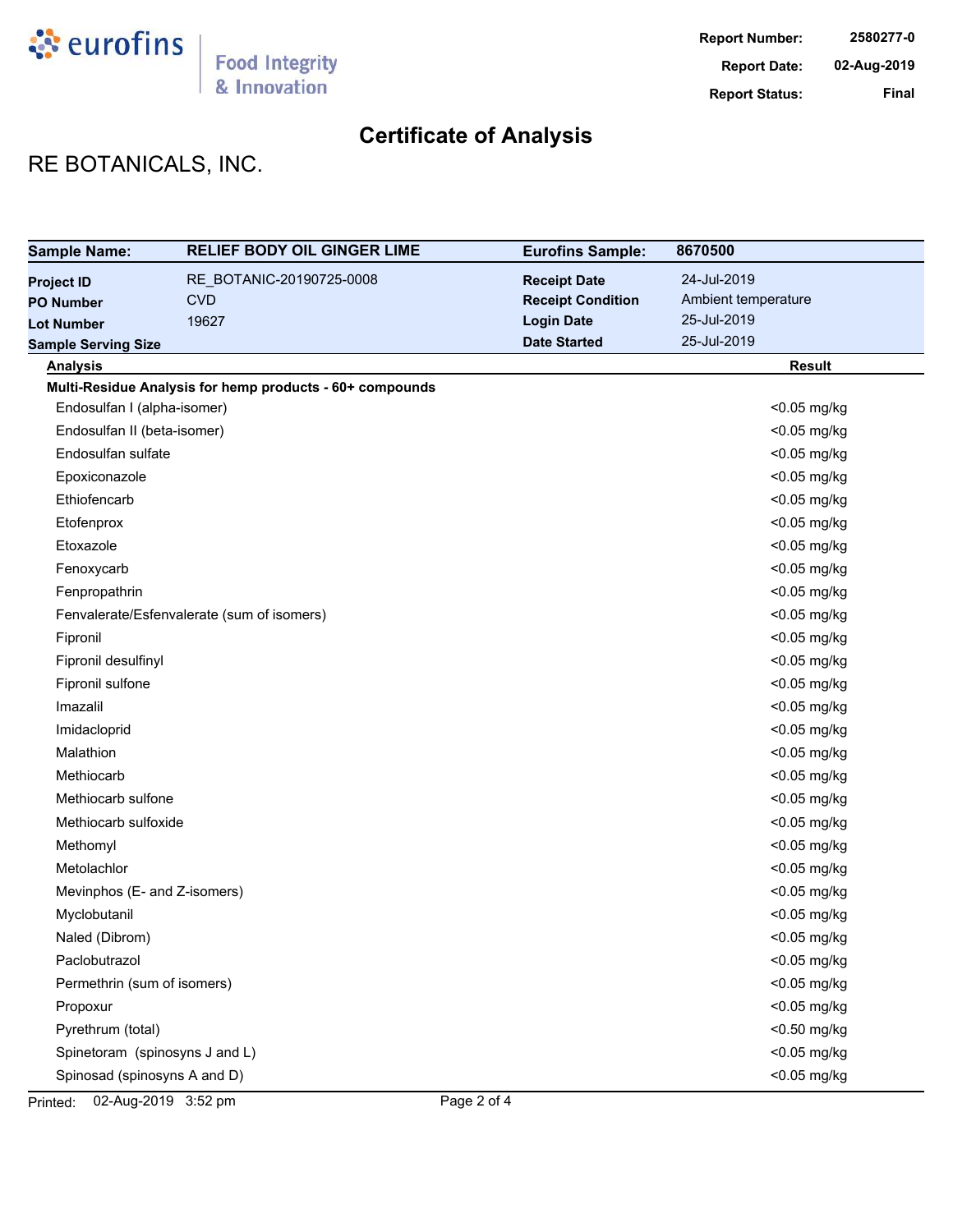

# RE BOTANICALS, INC.

| <b>Sample Name:</b>              | <b>RELIEF BODY OIL GINGER LIME</b>                       | <b>Eurofins Sample:</b>  | 8670500             |
|----------------------------------|----------------------------------------------------------|--------------------------|---------------------|
| <b>Project ID</b>                | RE BOTANIC-20190725-0008                                 | <b>Receipt Date</b>      | 24-Jul-2019         |
| <b>PO Number</b>                 | <b>CVD</b>                                               | <b>Receipt Condition</b> | Ambient temperature |
| <b>Lot Number</b>                | 19627                                                    | <b>Login Date</b>        | 25-Jul-2019         |
| <b>Sample Serving Size</b>       |                                                          | <b>Date Started</b>      | 25-Jul-2019         |
| <b>Analysis</b>                  |                                                          |                          | Result              |
|                                  | Multi-Residue Analysis for hemp products - 60+ compounds |                          |                     |
| Spirodiclofen                    |                                                          |                          | $<$ 0.05 mg/kg      |
| Spiromesifen                     |                                                          |                          | $<$ 0.05 mg/kg      |
| Spiromesifen enol                |                                                          |                          | $<$ 0.05 mg/kg      |
| Spirotetramat                    |                                                          |                          | $<$ 0.05 mg/kg      |
| Spiroxamine (2 diastereoisomers) |                                                          |                          | $<$ 0.05 mg/kg      |
| Tebuconazole                     |                                                          |                          | $<$ 0.05 mg/kg      |
| Thiabendazole                    |                                                          |                          | $<$ 0.05 mg/kg      |
| Thiabendazole-5-hydroxy-         |                                                          |                          | $<$ 0.05 mg/kg      |
| Thiacloprid                      |                                                          |                          | $<$ 0.05 mg/kg      |
| Trifloxystrobin                  |                                                          |                          | $<$ 0.05 mg/kg      |

#### **Method References Testing Location**

#### **Metals Analysis by ICP-MS (ICP\_MS\_B\_S) Food Integrity Innovation-Boulder**

Methods for the Determination of Metals in Environmental Standards - Supplement 1, EPA-600/R-94-111, May 1994.

"Determination of Metals and Trace Elements in Water and Wastes by Inductively Coupled Plasma-Mass Spectrometry", USEPA Method 200.8, Revision 5.1, EMMC Version.

#### Multi-Residue Analysis for hemp products - 60+ compounds (PEST\_HEMP) **Food Integ. Innovation-Greenfield**

*Official Methods of Analysis*, *AOAC Official Method 2007.01*, Pesticide Residues in Foods by Acetonitrile Extraction and Partitioning with Magnesium Sulfate, AOAC INTERNATIONAL (modified).

*CEN Standard Method EN 15662*: Food of plant origin - Determination of pesticide residues using GC-MS and/or LC-MS/

MS following acetonitrile extraction/partitioning and clean-up by dispersive SPE - QuEChERS method.

List of the tested pesticides and their limits of quantification (LOQs) are available upon request.